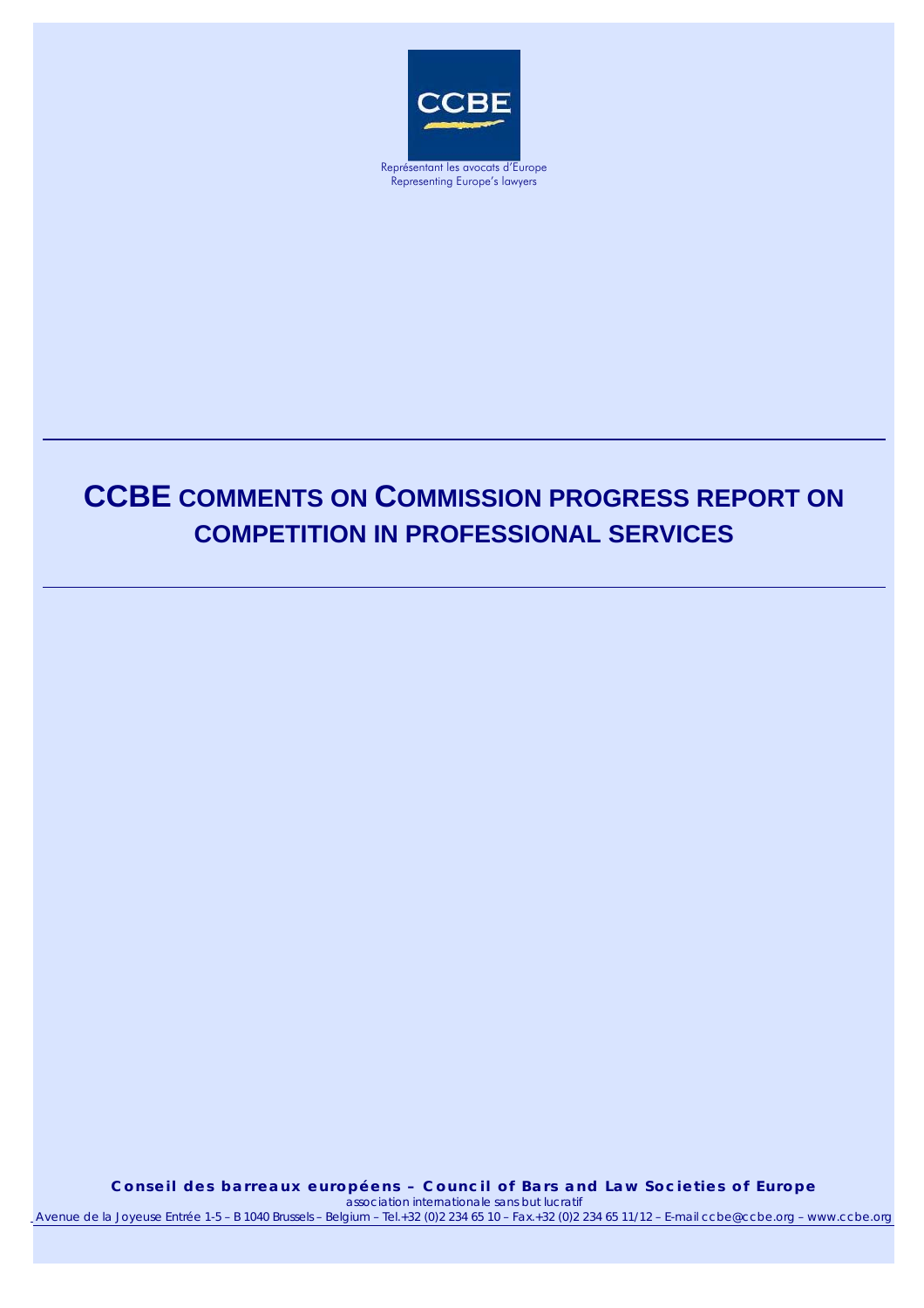# **CCBE COMMENTS ON COMMISSION PROGRESS REPORT ON COMPETITION IN PROFESSIONAL SERVICES**

#### **I. Introduction**

The Council of Bars and Law Societies of Europe (CCBE) represents more than 700,000 lawyers through its member bars and law societies.

This paper represents the CCBE's response, from a European-wide perspective, to the Commission's progress report on competition in professional services, titled "Professional Services – Scope for more reform, Follow-up to the report on competition in professional services, COM(2004) 83 of 9 February 2004" (hereafter "the progress report"<sup>1</sup>). The approach followed by the European Commission in this field has raised serious concerns in several other European and national Institutions.

This paper is divided into four parts. First, there are some preliminary comments with regard to the Commission's exercise and the reform of the legal profession in general. Second, the CCBE recalls its comments in response to the Commission's first report on this subject of February 2004. Third, the CCBE sets out its views with regard to the Commission's progress report. Fourth, the CCBE indicates briefly that it will produce another response in due course to the progress report to show that further deregulation may not in all respects have economic advantages that can match the serious negative impacts on society.

#### **II. Preliminary comments**

-

At the outset, it should be noted that the legal profession has been and will continue to be open to reforms, subject to the protection of core values and the necessities of the judicial systems of the Member States. These reforms are in any case undertaken periodically in the light of comments received from a variety of sources, such as ministries, courts, citizens, clients, national legislators or academics and lawyers themselves. Such reforms are of importance and take place in a constantly evolving society.

At a European level, the lawyers' Directives provide a model of a liberalised market for professional services in the  $EU^2$ . At national level, national regulators, together with the self-regulatory bodies of the profession, carry out revisions of professional rules on a regular basis in order to keep up with changes and developments within society which affect the legal profession $3$ .

The CCBE welcomes the Commission's recognition that reforms are best carried out at a national level and that the relevant national authorities are best placed to take into consideration the national specificities of the national legal system. Member States have to take into account the various public interests at stake and not only the competition interest and economic analysis. They also have a duty

**Conseil des barreaux européens – Council of Bars and Law Societies of Europe**  *association internationale sans but lucratif*

<sup>1</sup> The Commission progress report is available at the following website address: http://www.europa.eu.int/comm/competition/antitrust/legislation/#liberal. The link also provides access to the Commission staff

working document which is part of the report. The Commission report of February 2004 is available at the same address.<br><sup>2</sup> The free provision of lawyers' services was recognised and has been governed by Directive 77/249 si n°77/249/EEC of 22 March 1977 to facilitate the effective exercise by lawyers of freedom to provide services). Then, through the application of the 1988 "Diploma" Directive, the integration of the migrant lawyer was organised in the Community (Directive n°89/48/EEC of 21 December 1988 on a general system for the recognition of higher-education diplomas awarded on completion of professional education and training of at least three years' duration). Finally, the right for lawyers to establish in another Member State was recognised by Directive 98/5 in 1998 (Directive n°98/5/EC of 16 February 1998 to facilitate practice of the profession of lawyer on a permanent basis in a Member State other than that in which the qualification was obtained). 3

In Germany, e.g. the reform of the statute on lawyers' tariff system referred to in the Commission progress report was realised on the basis of discussions between the professional bodies with the government. Furthermore, the so called "Regulations assembly" (*Satzungsversammlung*) continuously concretises and adapts the statutory provisions of lawyers within the powers conferred to it. France has carried out on its own initiative a review of its advertising regulations, amongst other rules of professional conduct. A new decree on the rules of the profession was published on 12 July 2005.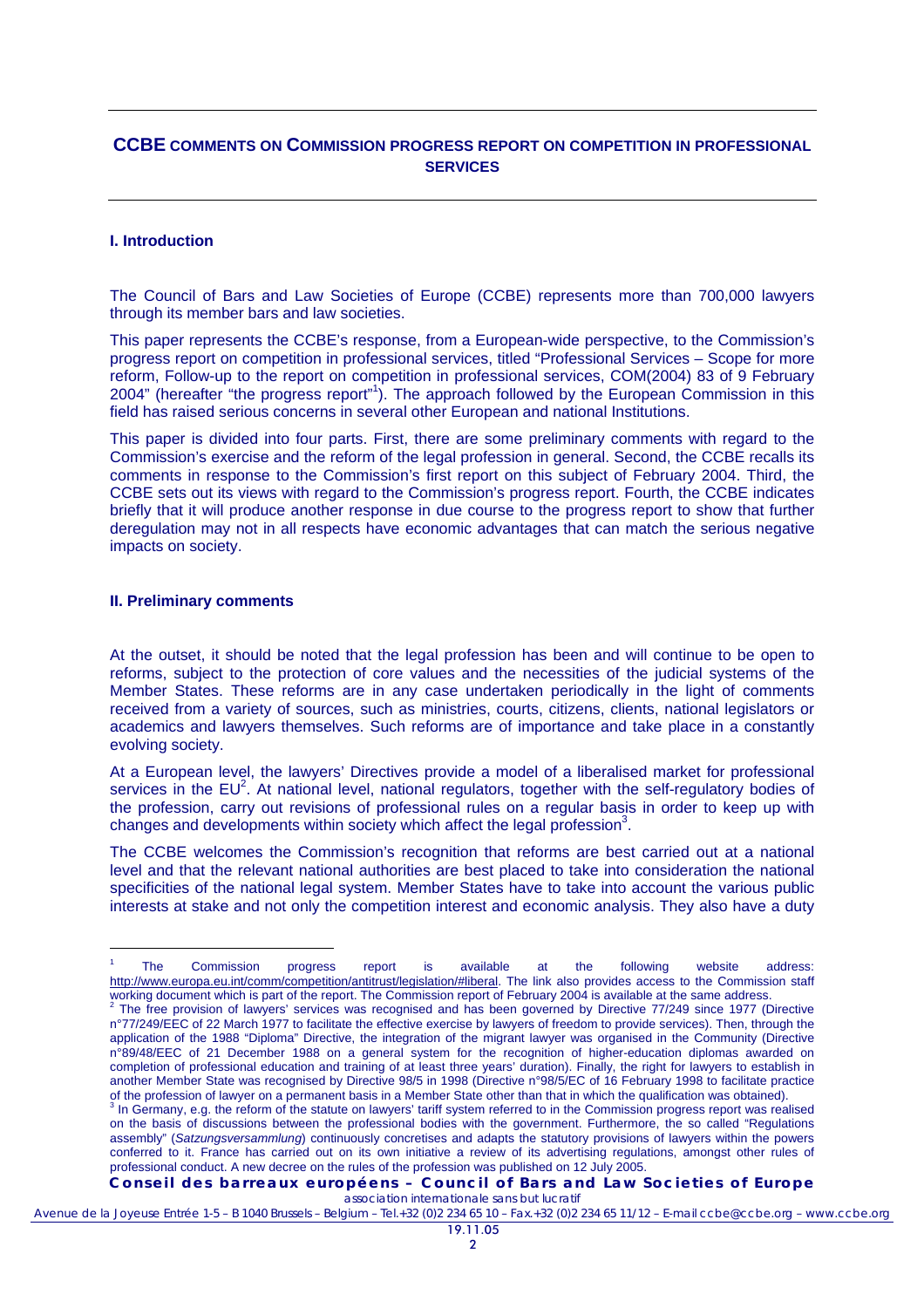to ensure that access to justice is effectively delivered to their citizens when reviewing the relevant professional rules.

The way in which the Commission has taken forward its own exercise has raised a number of deep concerns amongst national bars and law societies, and other institutions such as national ministries and the European Parliament.

First, the CCBE notes that the scope of this Commission exercise, which aims at reshaping the regulatory framework applicable in each Member State, goes beyond the mere application of EC and national competition rules to professional services. The Commission gives only very limited information on the underlying legal framework for the planned reforms, preferring to promote a general principle of "less regulation, better regulation", regardless of whether this principle or any obligation to promote it exists in the EC Treaty or EC competition rules and, we believe, without sufficient knowledge of how these markets operate. In fact, the promotion of this principle is nowhere stated in the competition rules or elsewhere in the Treaty. It is moreover important that the competition rules, if applicable, are applied in compliance with the case-law of the European Court of Justice. The application of competition rules should be kept separate from regulating a market and the responsibilities for the enacting of regulatory frameworks. Regulatory reviews should always - if found appropriate - be carried out by the relevant competent bodies and authorities. These are in a better position to evaluate the implications and consequences of changes for the national legal order and in particular the administration of (and access to) justice. The CCBE recognises the Commission's expertise in the field of EC competition law, but also believes that, as far as national professional rules are concerned, the authorities of the Member States, notably the legislative bodies, are in the best position to define the rules and regulatory frameworks that apply to the liberal profession. The latter must indeed take into account a variety of factors of a legal and non-legal nature which are of relevance at a national level, such as constitutional principles, rules related to the administration of justice and the application of the rule of law within the different national legal orders. As far as the Commission is concerned, it is a point of concern that DG Competition suggests reforms of laws and regulations within the Member States without participation of other Directorates of the Commission, such as the one responsible for Justice and Home Affairs, which deal with other public interests that have to be taken into account.

As such, the CCBE suggests that a more appropriate approach for the review would have been to make a clear distinction between the various liberal professions concerned. It has applied this kind of logic to other previously tested sectors (electricity, telecoms, etc.), where reforms were undertaken based on comprehensive market studies. This failing is compounded by a failure to take into account the higher values of European societies that the liberal professions promote and protect. This is all the more important from a competition point of view, since the different professions work in different markets and are subject to different national and legal traditions and legal frameworks, which have an impact on the needs and types of regulation and deregulation in these particular markets.

The CCBE would also like to re-state in this context its concerns with regard to the Commission's fact finding exercise. Our member bars have pointed out in the past a number of errors in the facts on which the Commission's first report was based, but there does not appear to have been any attempt to correct those mistakes, nor the assumptions which flowed from the earlier errors. The CCBE asks the Commission to take account and correct any mistakes, since they have serious repercussions on future assumptions, as the follow up report shows. The CCBE also shares the concerns expressed by other professions on the need for a more transparent and real dialogue. Similarly, the CCBE would welcome more concrete information on the activities and conclusions of the European Network of Competition Authorities in this context.

As the CCBE has pointed out repeatedly to the Commission, the legal profession is one which serves the administration of justice and the rule of law. The values in its sector are not only economic ones, and it is incorrect and simplistic, in our view, to base a review of the legal profession solely in economic terms. There appears to be no recognition of this in the review. One example of the Commission's approach in this area will suffice to show the error which underlies the whole. In paragraph 13 of the progress report, the Commission describes 'the main users of professional services' as being businesses and the public sector. This betrays the fact that the Commission, quite wrongly in our case, is looking at lawyers only economically. No lawyer, from whatever sector of the legal profession, would consider businesses and the public sector to be the 'main' users of lawyers. They may account for the most by way of value of business, but every lawyer, and probably every

**Conseil des barreaux européens – Council of Bars and Law Societies of Europe**  *association internationale sans but lucratif*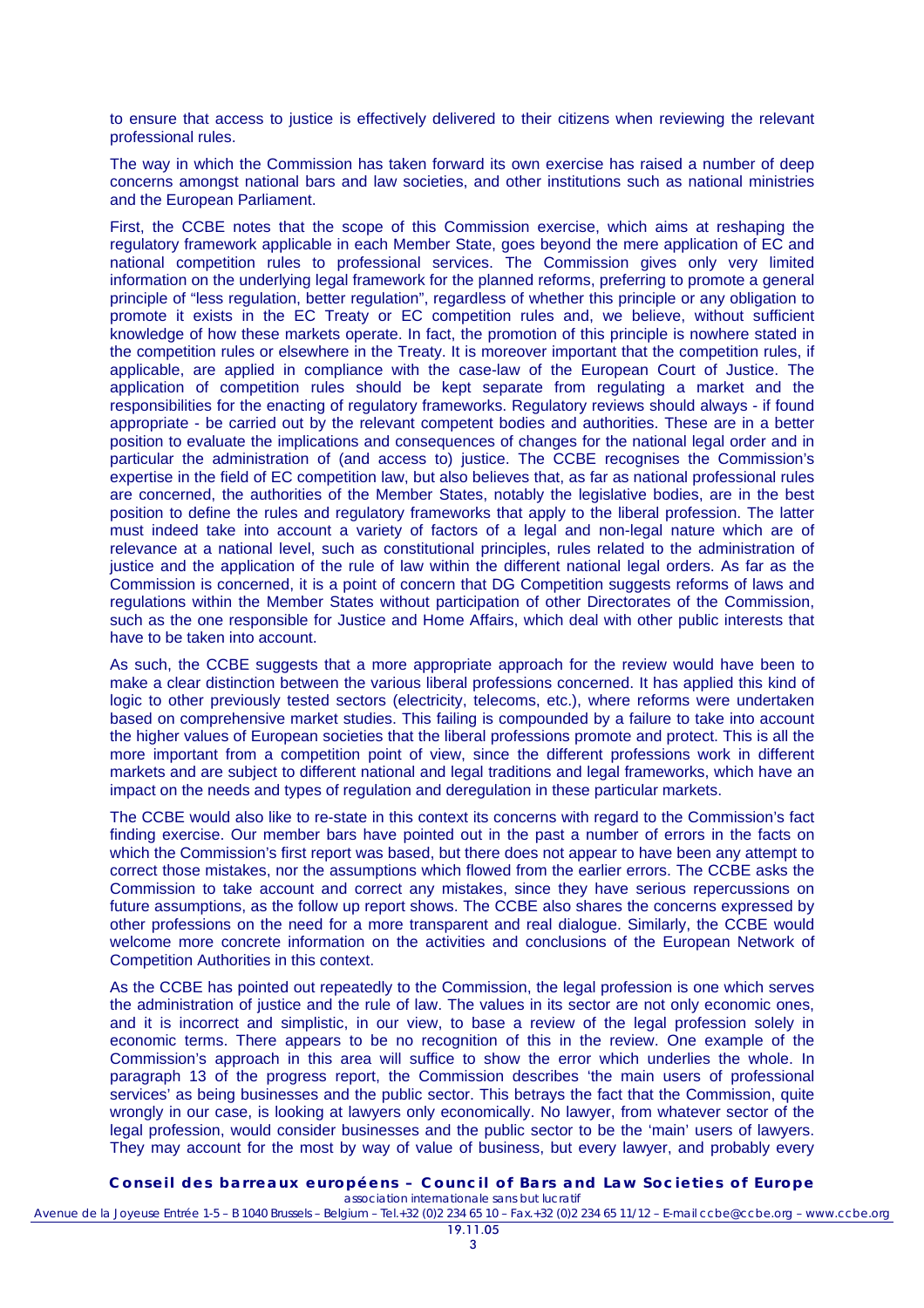citizen, would consider that the rights and liberties of those accused of crime (and its victims), those seeking a divorce (and the children affected by it), those seeking to make a will or to contest a claim by the state in relation to immigration or social security, those seeking compensation for loss of employment, and millions of people in similar categories have at least as great a claim to be considered as 'main' users, if not a greater claim. But the Commission appears to overlook their value because its economic value to lawyers is not so much as that provided by businesses and the public sector, despite the contribution to the rule of law that is represented by their right of defence. By serving a private user or the public sector, the lawyer is ultimately serving the administration of justice. By developing case law, ensuring access to justice at fair prices, enabling the citizen or an economic entity to make full use of available rights, the lawyer is serving a "fourth user", which is the rule of law, which is the cornerstone of every democratic state.

#### **III. CCBE comments on the commission report of 9 February 2004**

In June 2004, the CCBE provided the Commission with a detailed commentary on the Report on competition in professional services of 9 February 2004<sup>4</sup>. The CCBE paper, after providing some general comments on the background to the Commission's work on competition in the liberal professions, focused on the Commission's analysis of the Community legal framework.

The CCBE regrets that the Commission did not take into account the remarks and suggestions put forward by the CCBE at the time, and that its approach has remained substantially unchanged. Therefore, the CCBE believes it important to recall the main points of its previous comments, which, in the CCBE's view, are still valid:

- The Commission rather than describing the current state of the law regarding the scope for the application of EC competition rules to professional regulations - advocates a change in the regulation of certain liberal professions in the EU Member States without providing the required underlying analysis to support that change.
- With regard to the liability of members of the professions under EC competition rules, the Commission's approach does not fully reflect the importance of case-law of the European Court of Justice in the *Wouters* case<sup>5</sup>. Therein, the Court found that the possible anti-competitive effects of professional regulations may be justified by public interest considerations; it acknowledged that the core values of the legal profession do qualify as public interest considerations for such purpose. A distinctive feature of the *Wouters* judgment is the Court's recognition of a margin of discretion of a bar association in deciding what it deems appropriate and necessary to protect the proper practice of the profession, which need not necessarily be the least restrictive means, taking account of the relevant national legal framework and of the prevailing perceptions of the profession in the Member State in question<sup>6</sup>.
- The case law concerning Member States' liability under Articles 3(1)(g), 10(2) and 81(1) of the Treaty does not require State measures to pursue legitimate public interest objectives, and to be proportionate to the achievement of those objectives. There is no basis in EC competition law for the proportionality test for state measures as proposed by the European Commission, and therefore Member States are not under a duty under EC competition law to amend their existing regulations in order to comply with such a test.

l

<sup>&</sup>lt;sup>4</sup> The CCBE comments to the Commission report of February 2004 are available at the following website address: http://www.ccbe.org/doc/En/competition\_legal\_critique\_300604\_en.pdf. The CCBE's critique of the IHS study which is referred to in the paper is available at the following website address: http://www.ccbe.org/doc/En/rbb\_ihs\_critique\_en.pdf.

Case C-309/99, *Wouters, Savelbergh, Price Waterhouse Belastingadviseurs v. Algemene Raad van de Nederlandse Orde van Advocaten*, [2002] ECR I-1577. 6 *Wouters*, para. 108.

**Conseil des barreaux européens – Council of Bars and Law Societies of Europe**  *association internationale sans but lucratif*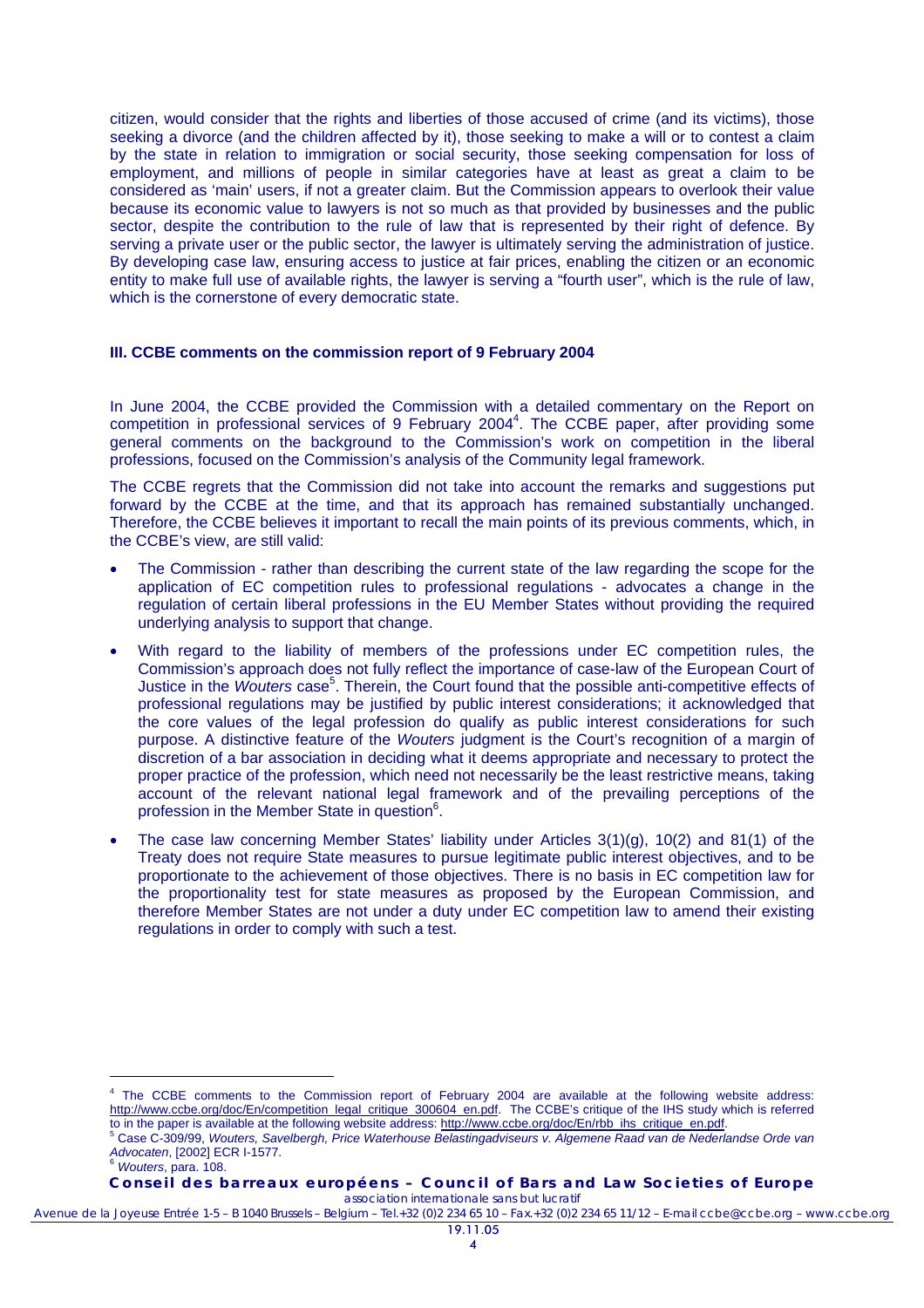### **IV. CCBE comments on the commission report of 5 September 2005**

# A. Lack of traditional competition law analysis

Just as with the initial report of 9 February 2004, the new progress report does not provide any traditional competition law analysis, as mandated by the case law of the ECJ, nor does it state that such an analysis must be conducted. Such an analysis would start by an identification of the relevant market (one or more service markets, one or more geographical markets), followed by an analysis of the competitive conditions prevailing in such relevant market(s), and by analysis of the effect on competition of the rules that the study and the reports identify as potentially problematic from a competition standpoint.

Further, in paragraph 29 of the follow-up report, the Commission states that Members States should initiate analytical work to review existing restrictions. The Commission notes that a *"more substantial structural analysis should begin – for example of regulatory structures - to assess the need and open the way for wider reforms".*

As stated in our Preliminary Comments above, the CCBE believes that this should be considered as outside of the scope of competition law. Such a proposal to Member States has a direct impact on national structures of public or private law which play a key role in the maintenance and promotion of the rule of law at national level, and which are regulated by national laws. Such a general statement by the Commission, without providing sufficient background of the relevant markets and the legal frameworks, is, in our view, inappropriate, particularly given the possible consequences for the protection of clients.

# B. Proposed distinction between categories of users

In section 2 of the report titled "Better defining the public interest", the Commission states in paragraph 13 (already quoted above) - after referring to some partial analysis in three different segments for legal services - that *"The key finding is that one-off users, who are generally individual customers and households, may need some carefully targeted protection. On the other hand, the main users of professional services – businesses and the public sector – may not need, or have only very limited need of, regulatory protection given they are better equipped to choose providers that best suit their needs."*

First, and as already stated, the CCBE would like to put into question the declaration that businesses and the public sector are the main users of legal services in all European Member States. Next, the CCBE opposes the Commission "findings" in this respect. The CCBE notes that the distinction, for the purpose of defining the need for regulation, is based solely on how well-equipped the client may be to choose a provider, as if that is a ground for greater or lesser protection of clients. However, regulation of services exists not only because of the supposed sophistication of the people using the services, but to protect the general public and to guarantee the right of defence and access to justice – in other words, lawyers are regulated in the public interest. In the recent financial scandals which shook the US business world – Enron, Worldcom – the users of professional services have been very sophisticated repeat purchasers of these services, but the victims of the crimes committed were ordinary people, such as shareholders, employees, and pensioners, often numbered in thousands. These victims often suffered devastating financial losses, which ruined their lives. The lawyers in important commercial cases are not regulated just so as to protect the sophisticated business executives who use them (although they will also need protection), but in the public interest, which will include people who may have a direct or indirect stake in the outcome of the transaction, even though they are not the actual client. The CCBE is disappointed that the Commission's current approach does not reflect this concern.

The CCBE also notes that the new 8th Company Law Directive on statutory audit which aims at reinforcing and harmonising the statutory audit function throughout the EU clarifies, inter alia, the duties of statutory auditors and introduces a much more rigorous ethical audit process for company

#### **Conseil des barreaux européens – Council of Bars and Law Societies of Europe**  *association internationale sans but lucratif*